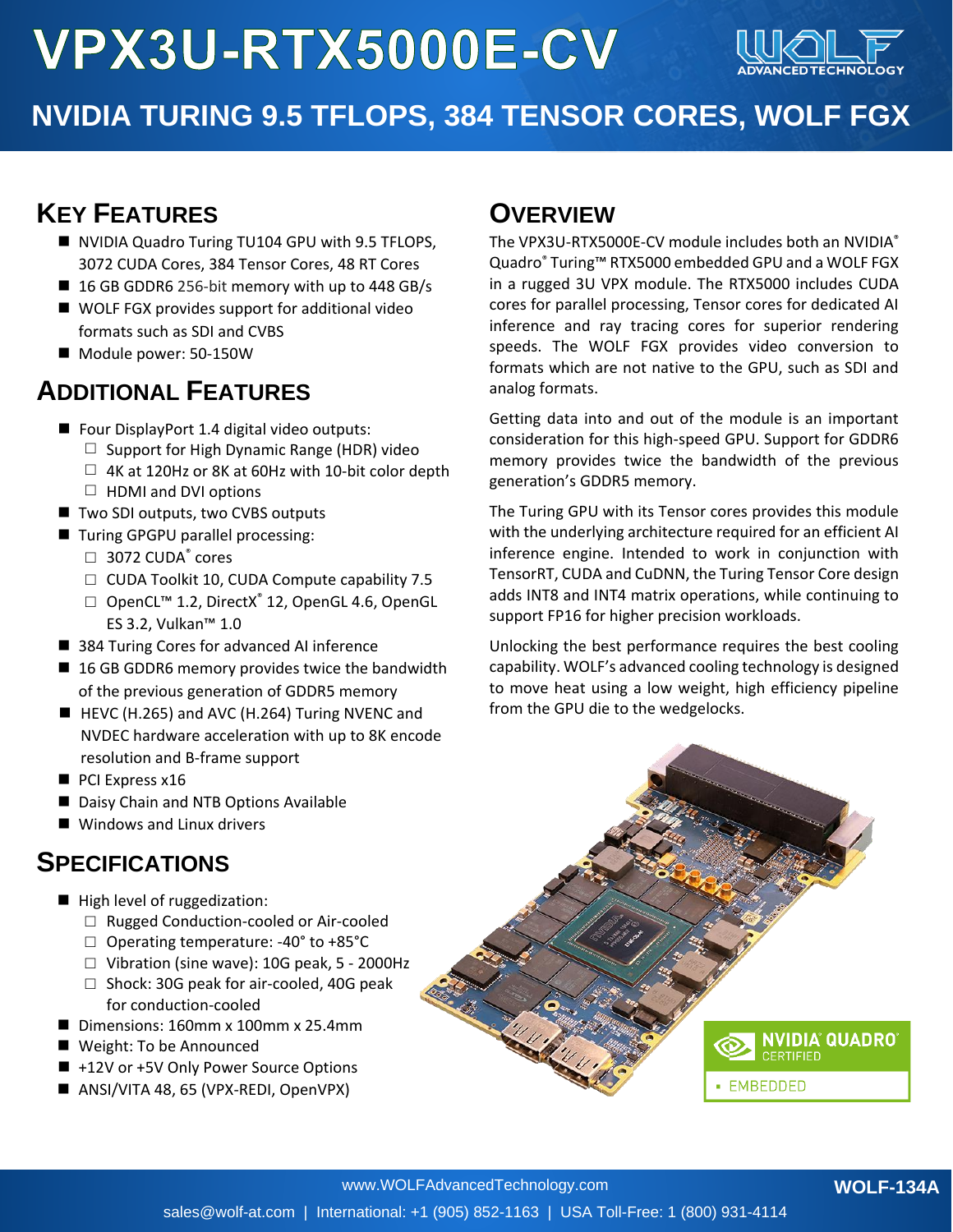# **NVIDIA TURING STREAMING MULTIPROCESSOR (SM)**

The NVIDIA Turing architecture provides a 50% improvement in delivered performance per CUDA core compared to the Pascal generation. This is due to the new Turing Streaming Multiprocessor's independent integer datapath, allowing execution of concurrent integer and floating-point instructions, and the redesigned memory path which provides two times the bandwidth and more than two times the capacity for common workloads.

# **FAST GDDR6 MEMORY**

Getting data into and out of a high performance GPU requires fast graphics memory to ensure that the memory does not become a system bottleneck. In moving from GDDR5 to GDDR6 the number of data transfers per clock cycle doubled from two to four, and memory chips can be read in dual-channel modes rather than just single channel modes. The newer GDDR6 memory does all of this while also slightly reducing the memory's average power consumption compared to using GDDR5 memory.

NVIDIA also uses memory compression technology, especially data color compression for reducing the amount of graphical information that needs to be transmitted. With Turing and the GDDR6 memory the latest generation compression technology provides a 20 to 30% memory compression efficiency increase.



\*Front Panel Connectors on Air Cooled Versions Only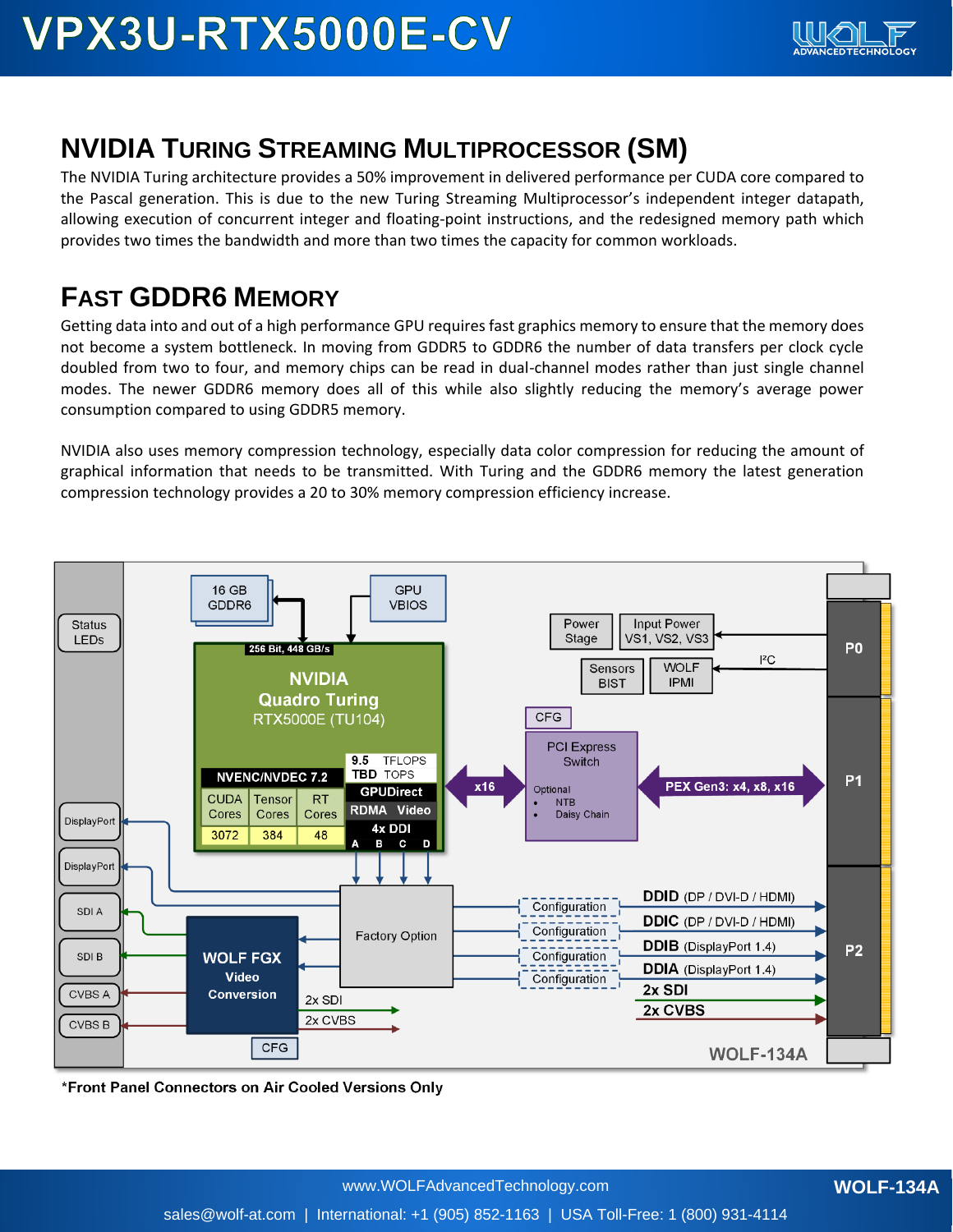#### **NVIDIA TENSOR CORES FOR ARTIFICIAL INTELLIGENCE AND HPC**

Tensor Cores are designed to speed up the tensor / matrix computations used for deep learning neural network training and inferencing operations. Turing GPUs include a new version of the Tensor Core design that has been enhanced for inferencing. Turing Tensor Cores add new INT8 and INT4 precision modes for inferencing workloads that can tolerate quantization and don't require FP16 precision.

NVIDIA provides CUDA-X AI and CUDA-X HPC libraires which are specialized libraires built on top of CUDA. They have been designed to work with NVIDIA Tensor Core GPUs to provide the tools needed to accelerate development of applications for AI and HPC.

### **HARDWARE ACCELERATED VIDEO ENCODE / DECODE**

The RTX5000E chip includes the latest generation video encode/decode hardware acceleration engine (version 7.2). This adds support for HEVC (H.265) 8K encoding at 30 fps and B-Frame support. It also provides up to 25% bitrate savings for HEVC and up to 15% bitrate savings for AVC (H.264). Using the Turing encoding engine for video encoding provides an efficient, high quality method to achieve real time 8K and 4K encoding without burdening the system CPU.

As with previous versions of the encoding engine, NVENC supports CBR and VBR rate control, programmable intra-refresh for error resiliency, and a motion estimation (ME) only mode. The NVIDIA Video Codec SDK provides a complete set of APIs, samples and documentation for hardware accelerated video encode and decode on Windows and Linux.

#### **DESIGNED FOR SYSTEM INTEGRATION**

The VPX architecture is diverse, spanning custom backplanes, an ambiguous system specification and differing input and output methodologies. That is precisely why WOLF modules come with factory configuration options to solve virtually all system integration challenges.

This WOLF module has been designed to include a WOLF FGX to support additional video output protocols that are not native to the Turing GPU. Through MCOTS services, the number of outputs and the protocols used can be changed to meet the requirements of many different system architectures.

This module has been designed to support VPX REDI (VITA 48) and OpenVPX (VITA 65). Other modules from the same family can be configured for SOSA Aligned slot profiles.

For PCIe X8 upstream and X4 upstream / X4 downstream this module is compatible with the following OpenVPX slot profiles:

- SLT3-PAY-1D-14.2.6
- SLT3-PAY-2F-14.2.7
- SLT3-PAY- 1F4U-14.2.8
- SLT3-PAY-8U-14.2.9